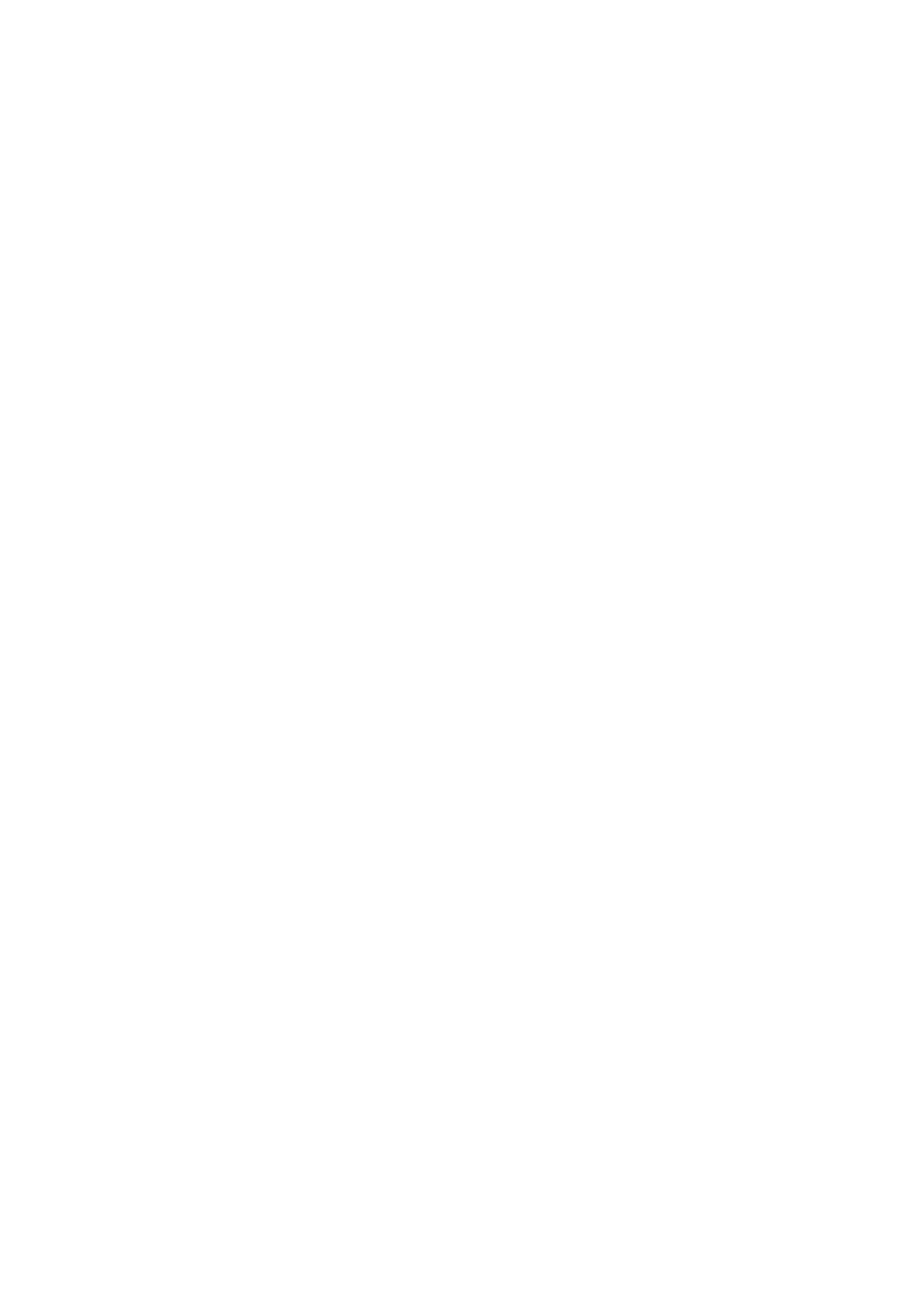*The church is served by a hearing loop. Users should turn their hearing aid to the setting marked* T.

*Members of the congregation are kindly requested to refrain from using private cameras, video, or sound recording equipment. Please ensure that mobile telephones and other electronic devices are switched off.*

*The service is conducted by The Very Reverend Dr David Hoyle MBE, Dean of Westminster.*

*The service is sung by the Westminster Abbey Special Service Choir, conducted by James O'Donnell, Organist and Master of the Choristers.*

*The organ is played by Matthew Jorysz, Assistant Organist.*

*Before the service Charles Maxtone-Smith, Organ Scholar, plays*

| Sonata in C minor Op 65 no 2 | Felix Mendelssohn (1809–47)      |
|------------------------------|----------------------------------|
| Psalm Prelude Set 1 no 1     | Herbert Howells (1892–1983)      |
| Herzlich tut mich verlangen  | Johannes Brahms (1833–97)        |
| Choral Prelude on 'Eventide' | Charles Hubert Parry (1848–1918) |

*Leaders of Churches and other faith communities process to places in the Nave sanctuary.* 

*The Right Worshipful The Lord Mayor of Westminster, Councillor Hamza Taouzzale, is received. Presentations are made and he is conducted to his seat.* 

*The Lord Lieutenant of Greater London, Sir Kenneth Olisa OBE, is received. Presentations are made and he is conducted to his seat.* 

*Hymns covered by Christian Copyright Licensing (International) Ltd are reproduced under CCL no 1040271.*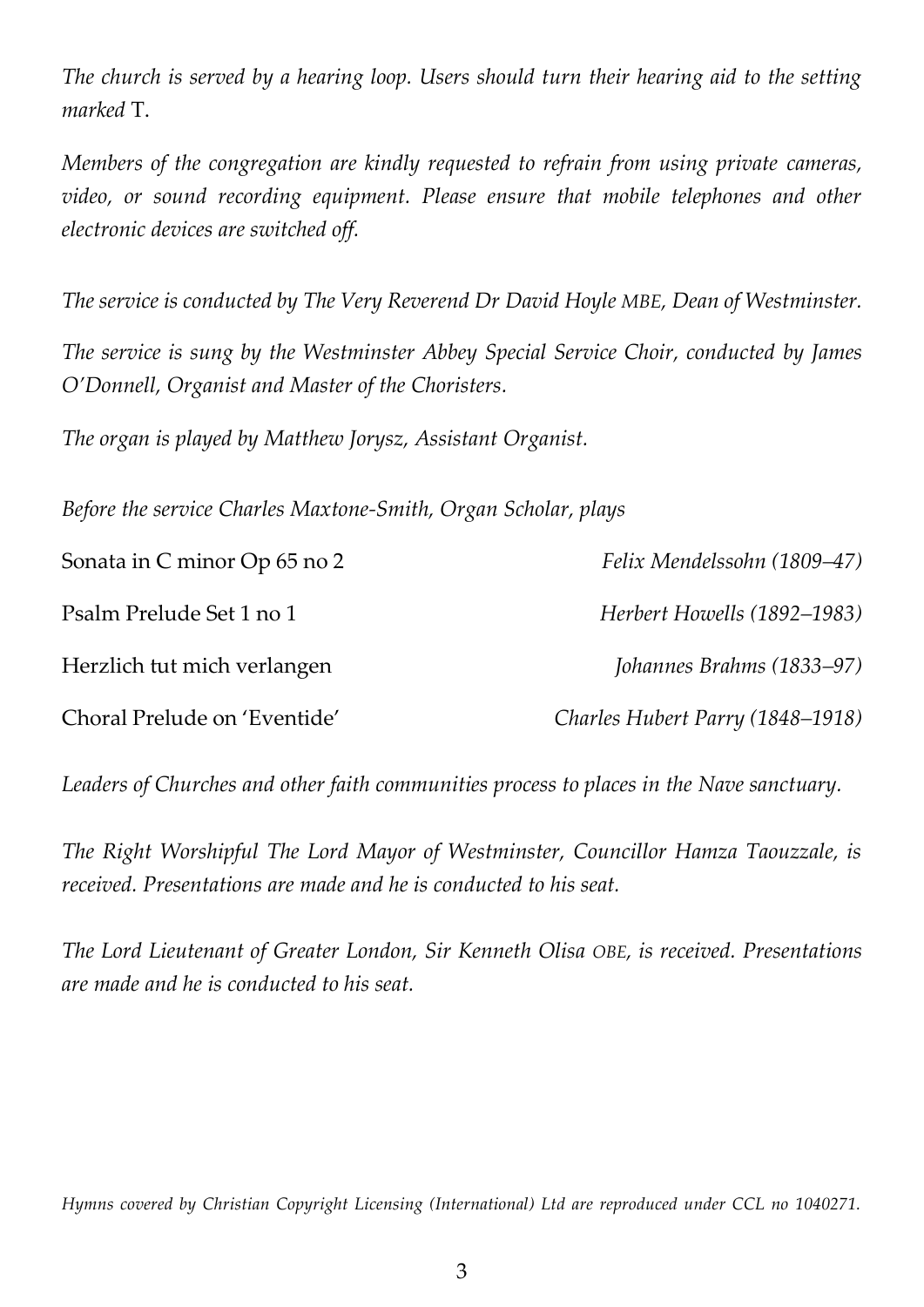## ORDER OF SERVICE

*All stand as the Procession moves to places in the Nave sanctuary. The choir sings the Introit*

EAR my prayer, O Lord : **HEAR my prayer, O Lord :**<br> **A** Land let my crying come unto thee.

*Henry Purcell (1659–95) Psalm 102: 1*

*All remain standing. The Very Reverend Dr David Hoyle MBE, Dean of Westminster, gives the Bidding*

E gather on holy ground, in a place of memory and memorial, in a church at W<sup>E</sup> gather on holy ground, in a place of memory and memorial, in a church at the heart of our national life, to remember those who lost their lives in Grenfell Tower; relatives, friends, and survivors. We gather with the bereaved, and with so many others whose lives were changed on that terrible evening. Five years later the loss and the anguish are still vivid and sharp. We gather in sorrow and in pain.

Here we renew our commitment to remember those we have lost. We gather as those who look for justice and a renewed commitment to securing safety in our homes, safety in times of fire. Grateful for the support of the communities and individuals that have sustained the bereaved and the survivors over the last five years, we meet in faith and hope looking to a better, safer, surer future.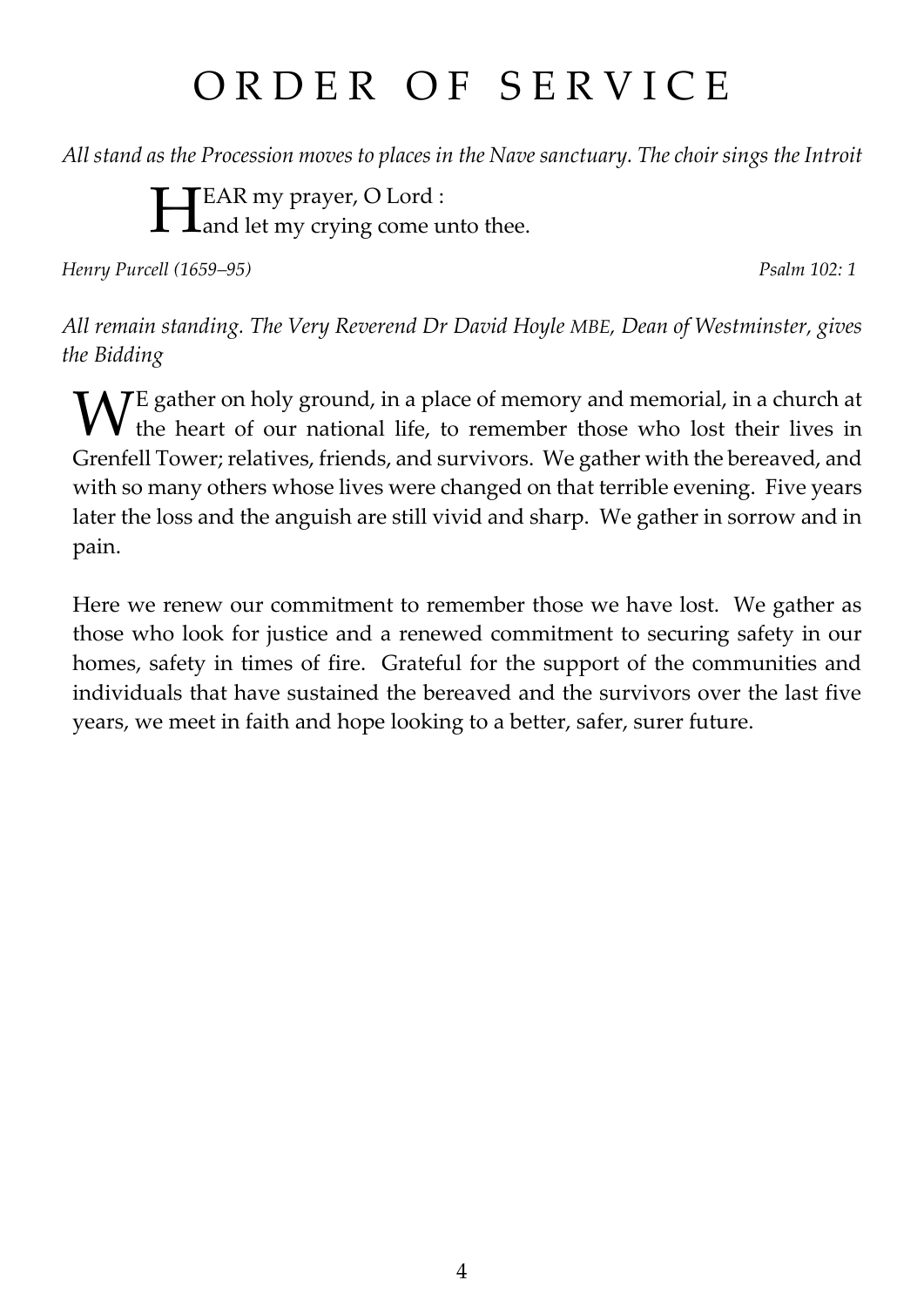*All sing the Hymn*



BIDE with me; fast falls the eventide;  $A<sup>BIDE</sup>$  with me; fast falls the eventide;<br>the darkness deepens; Lord, with me abide! When other helpers fail, and comforts flee, help of the helpless, O abide with me.

Swift to its close ebbs out life's little day; earth's joys grow dim, its glories pass away; change and decay in all around I see; O thou who changest not, abide with me.

I need thy presence every passing hour; what but thy grace can foil the tempter's power? Who like thyself my guide and stay can be? Through cloud and sunshine, O abide with me.

I fear no foe with thee at hand to bless; ills have no weight, and tears no bitterness. Where is death's sting? where, grave, thy victory? I triumph still, if thou abide with me.

*Eventide 331 NEH Henry Lyte (1793–1847) William Monk (1823–89)*

*All remain standing. The Dean says*

Let us remember those who lost their lives five years ago, who are forever in our hearts.

*The 72 Names are read by Father Gerard Skinner, St Francis of Assisi, Notting Hill; Abdurahman Sayed, CEO, The Muslim Cultural Heritage Centre Trust, Al-Manaar Mosque; Leon Sassoon, Life President, Holland Road Synagogue; Gurpreet Singh Anand, Chair of the Board of Trustees, Khalsa Jatha British Isles, Central Gurdwara; Father Liqe Teguhan Tekle Mariam, Orthodox Tewahedo Church, and Aliya Azam MBE, Head of Science, Al Sadiq School and Al Zahra, and Interfaith Advisor, Al Khoei Foundation. Candles are lit.*

*After each group of names, the response is* Forever in our hearts.

**Forever in our hearts.**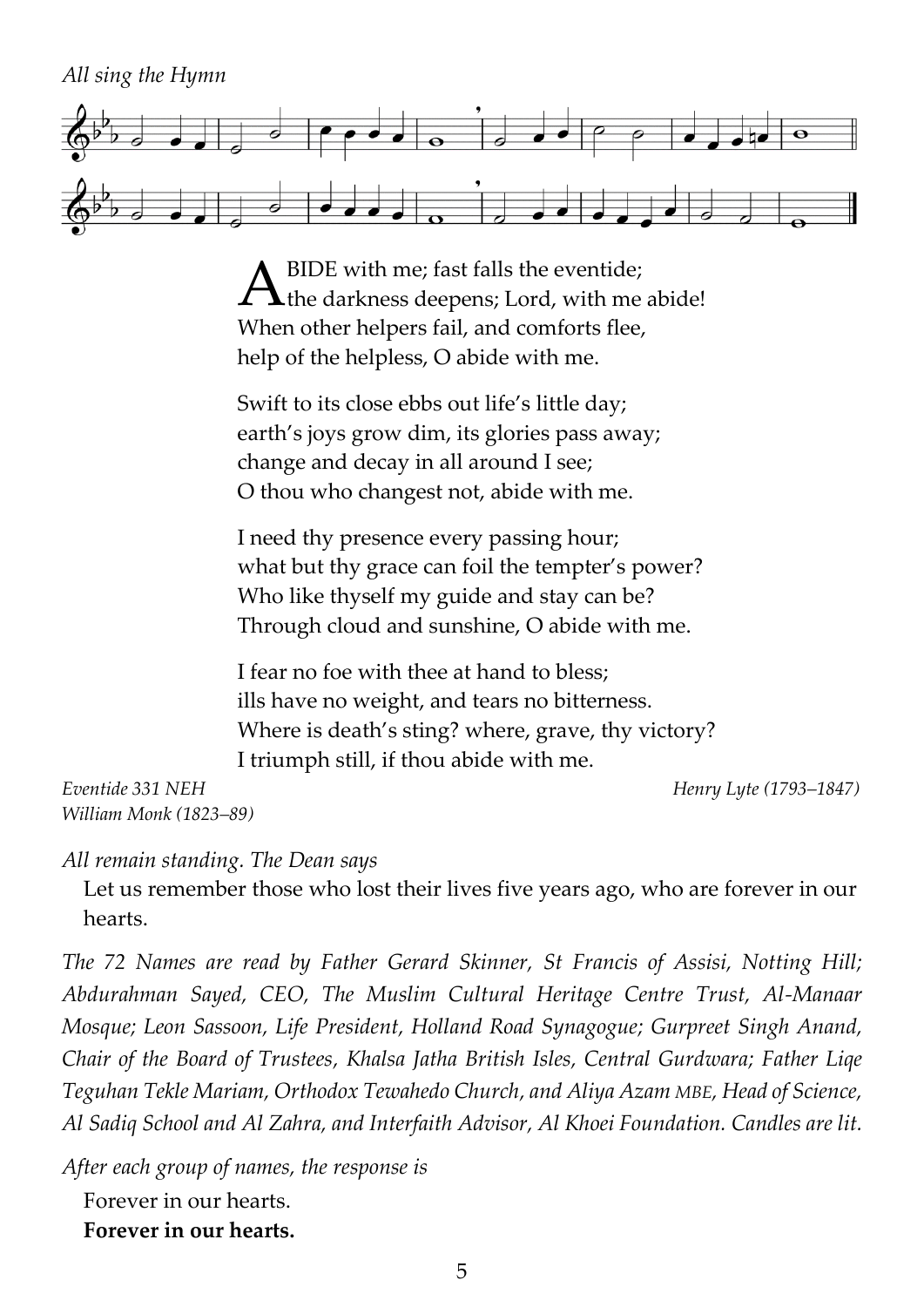*Silence is kept*

*All sit. An oud is played by Rihab Azar*

*Jon Snowgives a Tribute*

*Damel Carayol and the Community Choir sing* Something inside so strong

*Imran Khan QC gives a Tribute*

*Nancy Mae sings* Pie Jesu

*The Venerable Tricia Hillas, Canon in Residence, reads*

**THE TOW long, O Lord? Will you forget me for ever?**<br>
How long will you hide your face from me? How long will you hide your face from me? How long must I wrestle with my thoughts and day after day have sorrow in my heart? How long will my enemy triumph over me? Look on me and answer, Lord my God. Give light to my eyes, or I will sleep in death, and my enemy will say, "I have overcome him," and my foes will rejoice when I fall. But I trust in your unfailing love; my heart rejoices in your salvation. I will sing the Lord's praise, for he has been good to me. When the foundations are being destroyed, what can the righteous do?' The Lord is in his holy temple; the Lord is on his heavenly throne. He observes everyone on earth; his eyes examine them. For the Lord is righteous, he loves justice;

the upright will see his face.

Thanks be to God.

*The Right Reverend Dr Graham Tomlin, Bishop of Kensington, gives the Address*

*Psalm 13*

*Psalms 11: 3–4, 7*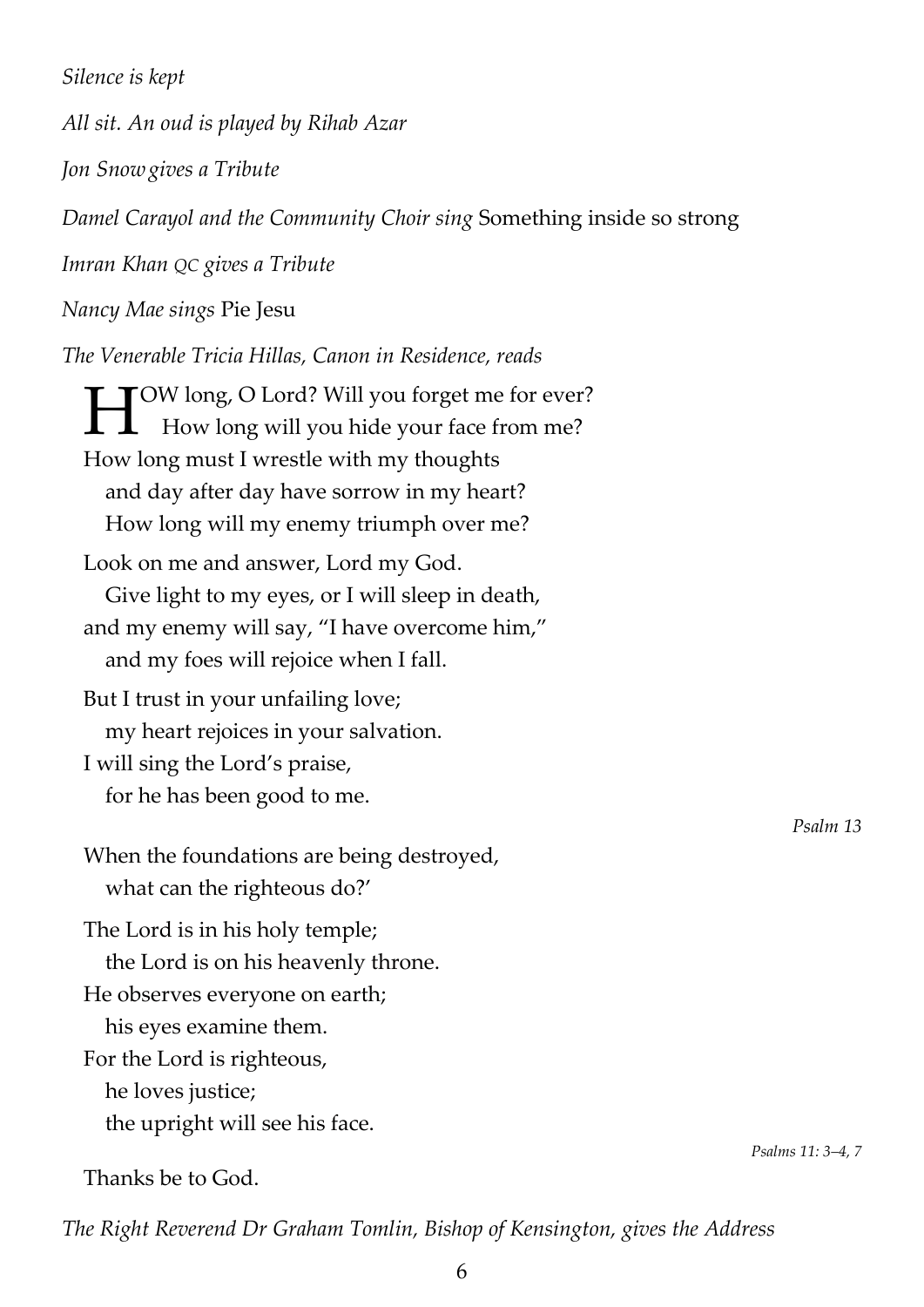## *The choir sings*

THE souls of the righteous are in the hand of God,<br>and no torment will ever touch them. **1** and no torment will ever touch them. In the sight of the unwise they seemed to die, and their departure was taken for misery, and their going from us to be utter destruction; but they are in peace. For though they be punished in the sight of men, yet is their hope full of immortality; and having been a little chastised, they shall be greatly rewarded; For God proved them and found them worthy for himself. *Ralph Vaughan Williams (1872–1958) Wisdom of Solomon 3: 1–5*

#### *The Reverend Mark Birch, Precentor, introduces the Prayers*

In solidarity and love, let us pray for one another, and for all caught up in the Grenfell Tower tragedy.

#### *All remain seated. Father Skinner says*

ET us hold in remembrance and prayer those who lost their lives on that night, **Let us hold in remembrance and prayer those who lost their lives on that night,** and for survivors who have lost their lives since; that they may rest in peace, and that their legacy may be honoured as we lament their loss.

Lord, in your mercy **hear our prayer.**

*Pastor Derrick Wilson, Tabernacle Christian Centre, Notting Hill says*

ET us pray for those who mourn; for those who lost family members, neighbours, and friends; that they may be supported and comforted through the long journey of grief. L

Lord, in your mercy **hear our prayer.**

## *Mary White, Latymer Community Church, says*

ET us pray for those who survived; for those who live with ongoing trauma, and with no sense of closure; that their needs may be met with compassion and justice. L

Lord, in your mercy **hear our prayer.**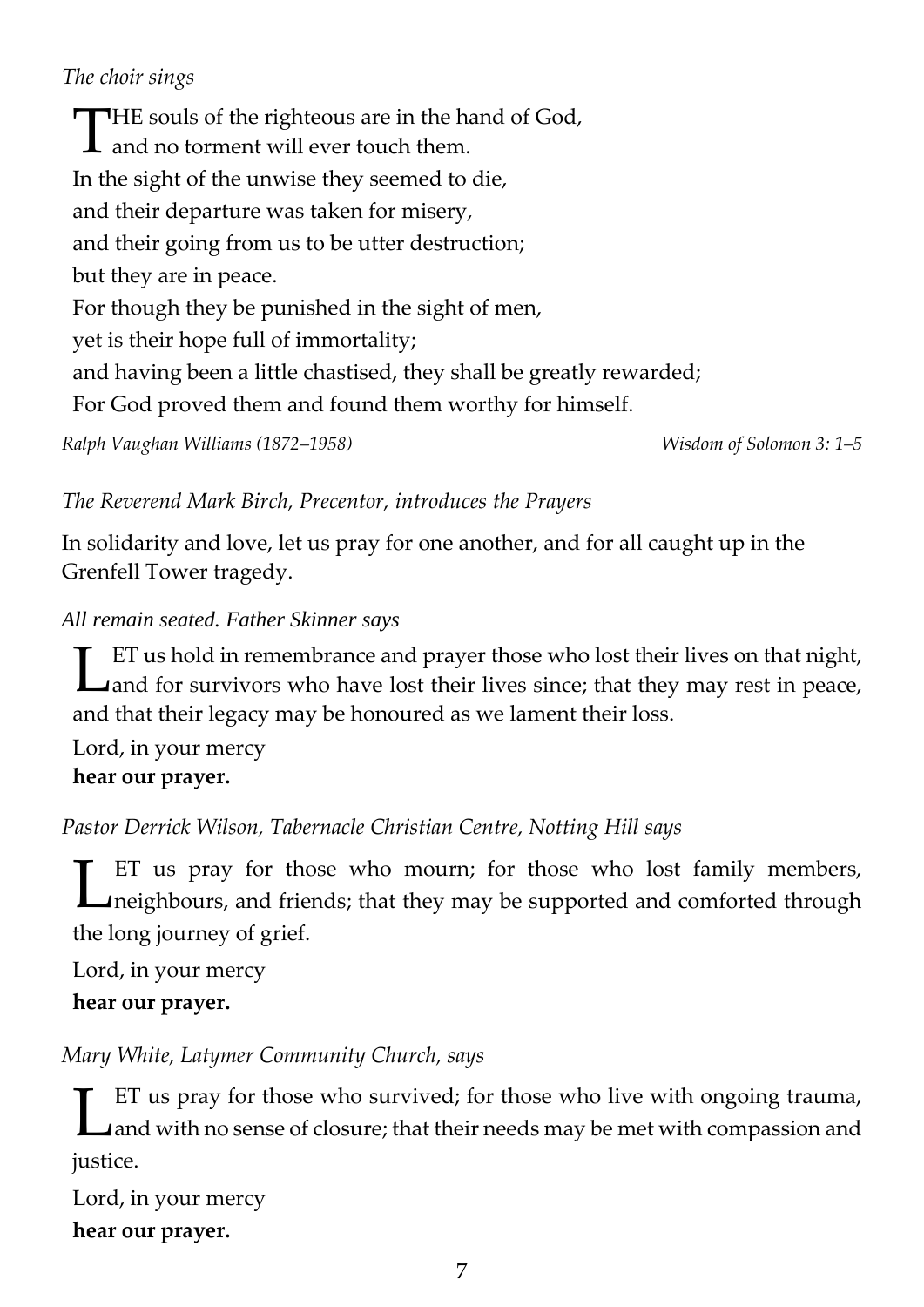### *Father Abate Gobena, Orthodox Tewahedo Church, says*

ET us pray for the community living in the shadow of the Tower; for all that builds friendship and mutual concern, and for all who are working for a better future. L

Lord, in your mercy **hear our prayer.**

## *Pastor Jacqueline Brown, Lighthouse Community Church, says*

ET us pray for all who bear authority and responsibility for public safety and for justice; that every voice may be heard, every loss acknowledged, and every lesson learned. L

Lord, in your mercy

### **hear our prayer.**

*Father Gareth Wardell, Vicar of St Clement's and Saint James', Notting Hill, says*

ET us pray for ourselves and for one another; that we may be given grace, courage, and wisdom to sustain and support one another, now and in the years to come. L

Lord, in your mercy

**hear our prayer.**

## *The Precentor concludes*

Longing for God's kingdom of justice and peace, let us pray in the words Jesus taught us:

**UR Father who art in heaven, hallowed be thy name; thy kingdom come; thy will be done; on earth as it is in heaven. Give us this day our daily bread. And forgive us our trespasses against us. And lead us not into temptation; but deliver us from evil. For thine is the kingdom, the power and the glory, for ever and ever. Amen. O**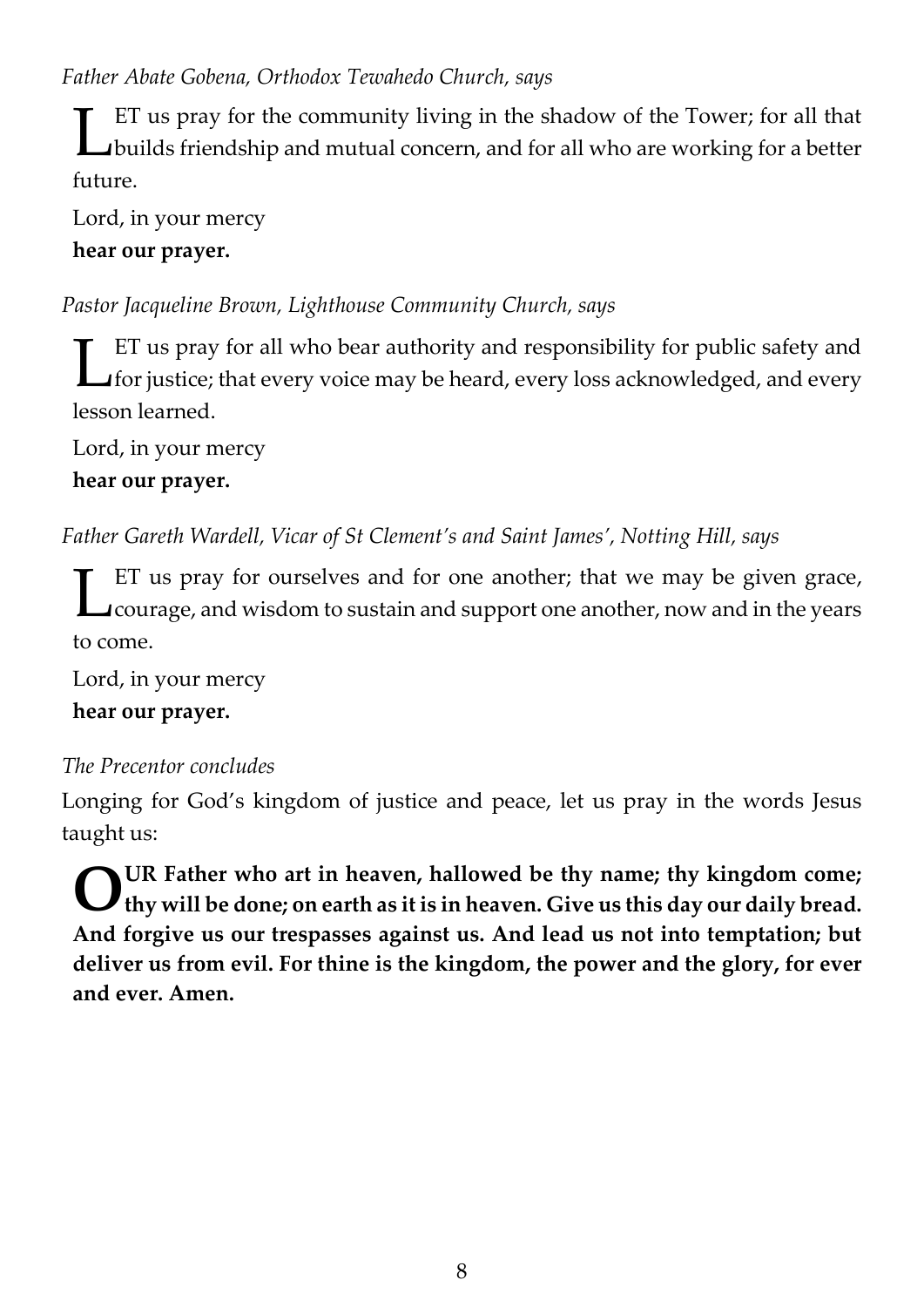*All stand to sing the Hymn* 



UIDE me, O thou great Redeemer, **CUIDE** me, O thou great Redeen<br>pilgrim through this barren land; I am weak, but thou art mighty; hold me with thy powerful hand: Bread of heaven, feed me till I want no more.

Open now the crystal fountain whence the healing stream doth flow; let the fiery cloudy pillar lead me all my journey through: strong Deliverer, be thou still my strength and shield.

When I tread the verge of Jordan, bid my anxious fears subside; Death of death, and hell's Destruction, land me safe on Canaan's side: songs of praises I will ever give to thee.

*Cwm Rhondda 368 NEH* Arglwydd, arwain trwy'r anialwch *John Hughes (1873–1932) William Williams (1717–91) translated by Peter Williams (1727–96) and others*